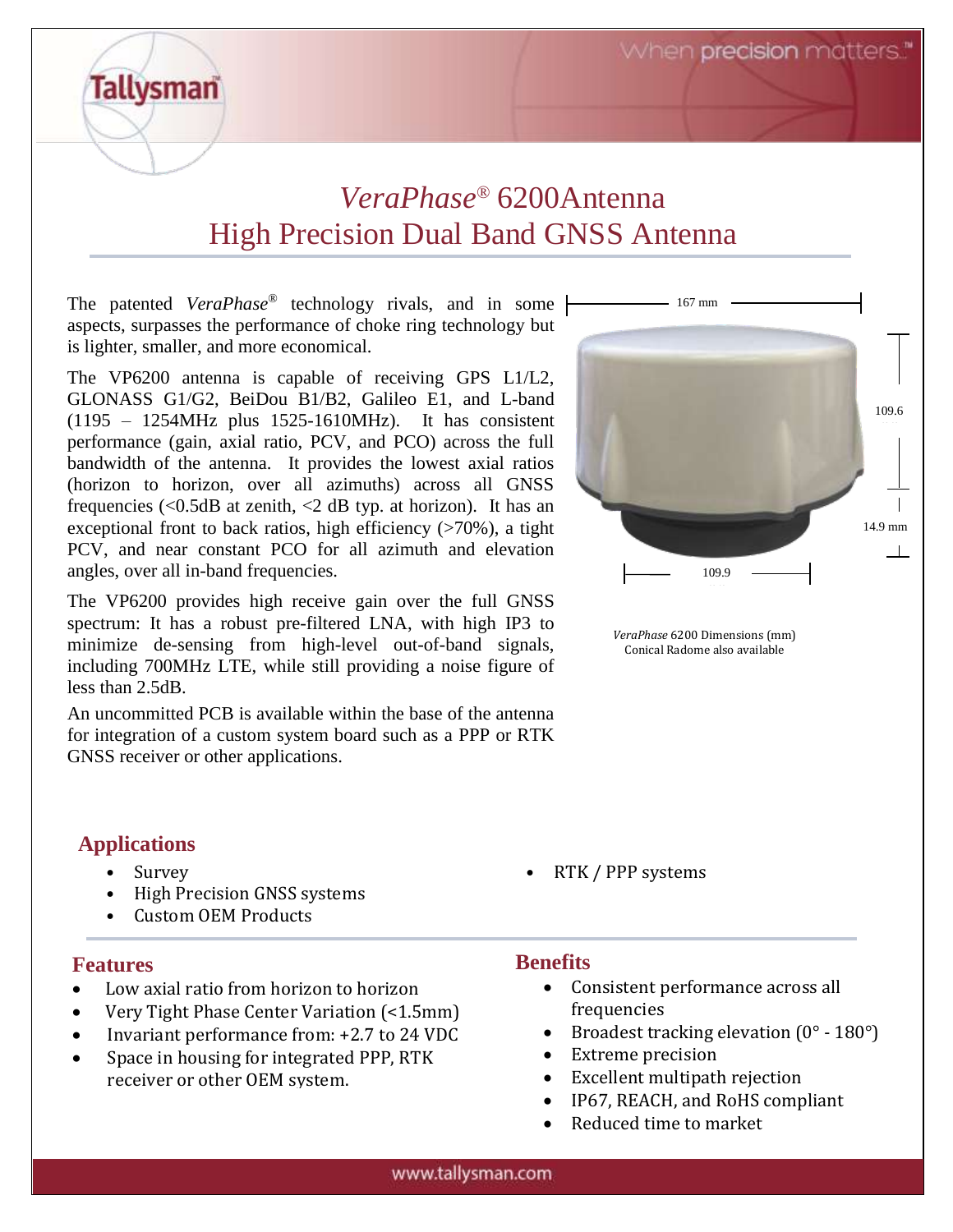# *VeraPhase®* 6200 – High Precision Dual Band GNSS Antenna

**Specifications** (Measured @ Vcc = 3V, and Temperature=25°C)

# **Antenna**

**Tallysman** 

Efficiency >70%<br>Axial Ratio, over full bandwidth < 0.5 d Phase Centre Variation ± 1.5 mm across all frequencies Phase Centre Offset (RMS)  $\pm 0.2$  mm across all frequencies

#### **Electrical**

Available LNA Configurations 35 dB or 15dB OEM P1dB Output  $+12$  dBm LNA Noise Figure 2.5dB typ. at 25°C VSWR (at LNA output)  $\leq 1.5:1$  max. Supply Voltage Range  $+2.7$  to 24VDC nominal Supply Current <35mA Out of Band Rejection (min  $<$  1030MHz 55dB

Group Delay variation  $\leq$  5 ns

## **Mechanicals & Environmental**

Antenna Reference Plane (ARP) Bottom of 5/8" thread Operating Temperature Range 40°C to +85°C Mounting Thread 5/8"x 11 TPI female Vibration MIL STD 810D,

Mechanical Size See drawing on page 1 North Orientation Indicator **Mark on radome above connector** Mark on radome above connector Weight <800g (flat radome), 820g (conical radome) Environmental **IP67, RoHS** and REACH compliant Shock Vertical axis: 50 G, other axes: 30 G

- 5 dBic to 7 dBic (all Frequency Bands)  $<$  0.5 dB at zenith (refer to table below for other elevations)
- 
- 

Gain Variation with Temperature. 3dB max over operational temperature range LNA Gain Flatness 2.5 dB over frequency range (typ) Bandwidth 1195 – 1254 MHz plus 1525 – 1610 MHz <1100MHz 40dB 1400MHz 40dB >1700MHz 40dB >1750MHz 50dB